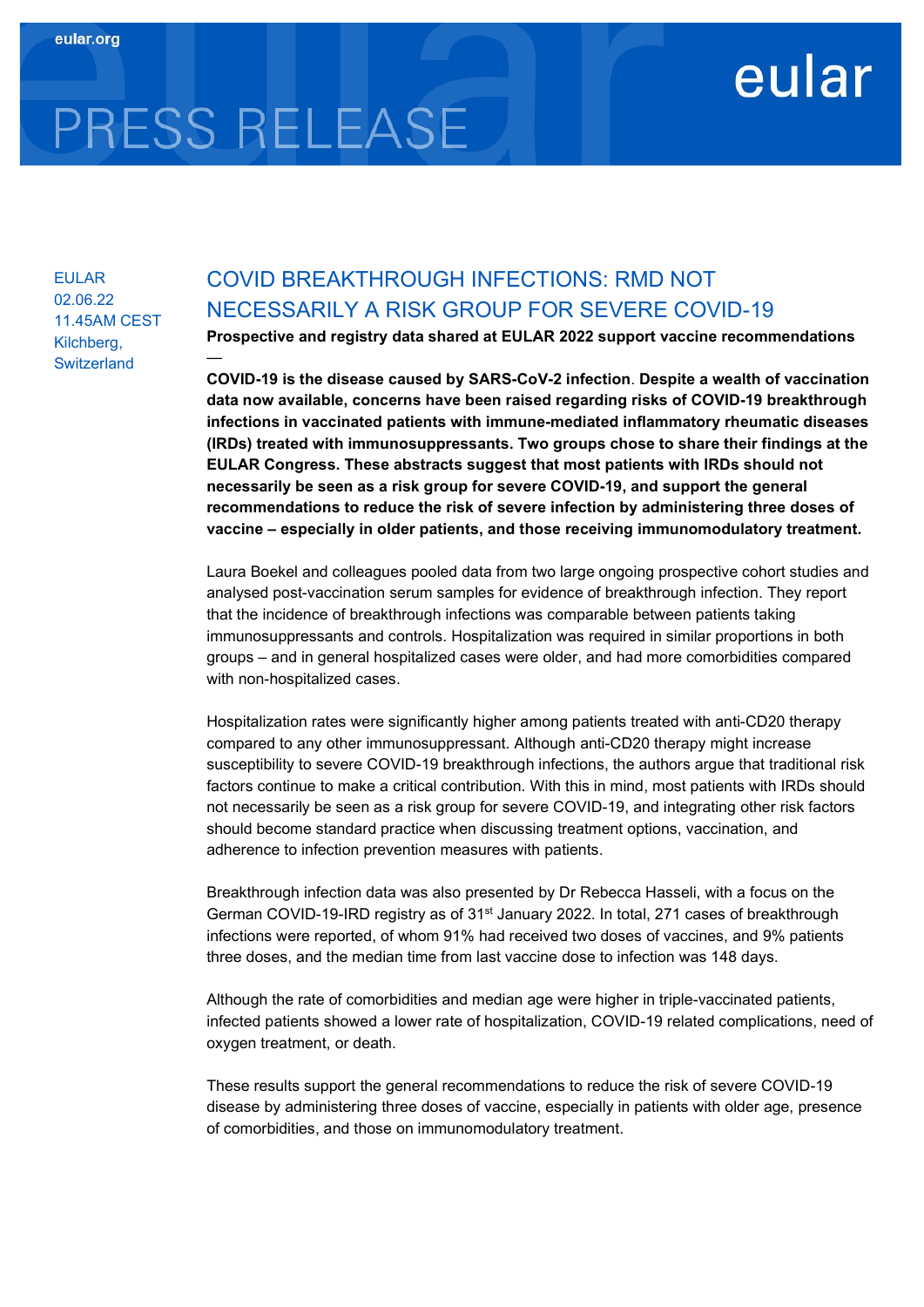#### Source

Boekel L, et al. COVID-19 breakthrough infections in vaccinated patients with immune-mediated inflammatory diseases and controls. Presented at EULAR 2022; abstract OP0178.

Hasseli R, et al. Characteristics and outcomes of SARS-CoV-2 breakthrough infections among double and triple vaccinated patients with inflammatory rheumatic diseases. Presented at EULAR 2022; abstract OP0179.

#### About EULAR

EULAR – the European Alliance of Associations for Rheumatology – is the European umbrella organisation representing scientific societies, health professional associations and organisations for people with rheumatic and musculoskeletal diseases (RMDs). EULAR aims to reduce the burden of RMDs on individuals and society and to improve the treatment, prevention and rehabilitation of RMDs. To this end, EULAR fosters excellence in education and research in the field of rheumatology. It promotes the translation of research advances into daily care and fights for the recognition of the needs of people with RMDs by the EU institutions through advocacy action.

#### About the EULAR European Congress of Rheumatology

Since its introduction in 2000, the annual EULAR European Congress of Rheumatology has become the primary platform for exchange of scientific and clinical information in Europe. It is also a renowned forum for interaction between medical doctors, scientists, people with arthritis/rheumatism, health professionals and representatives of the pharmaceutical industry worldwide. The EULAR congress is usually held in June in one of the major cities in Europe.

The scientific programme covers a wide range of topics on clinical innovations, clinical, translational and basic science. Meetings set up by associations of people with arthritis/rheumatism, health professionals and the health care industry complement the programme. The poster sessions, offering lively interaction between presenters and participants, are regarded by many as the heart of the congress.

Over the years, the EULAR Congress has gained a reputation of being a most innovative platform for the practicing physician particularly with respect to the acquisition of information on novel clinical research. The congress attracts more than 18,000 delegates from more than 130 countries.

The aim of the EULAR European Congress of Rheumatology is to provide a forum of the highest standard for scientific, both clinical and basic, educational, and social exchange between professionals involved in rheumatology, liaising with patient organisations, in order to achieve progress in the clinical care of people with rheumatic diseases.

#### **Contact**

EULAR Communications, communications@eular.org, Tel. +41 44 716 30 30